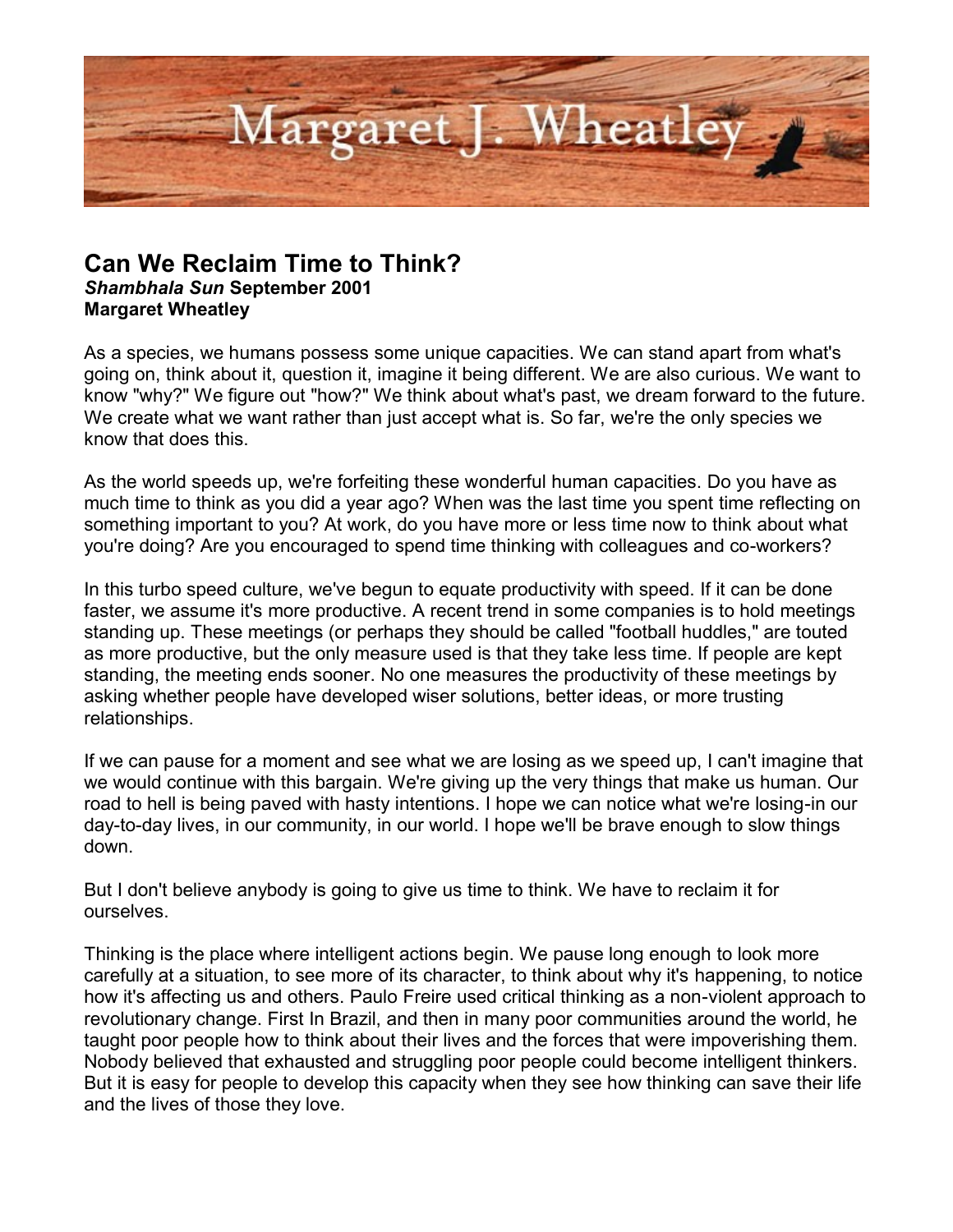Our lives are not as desperate as those poor, and we may not notice that we're losing the possibility of a fully human life. To see whether you're losing anything of value to yourself, here are some questions to ask yourself: Are my relationships with those I love improving or deteriorating? Is my curiosity about the world increasing or decreasing? What things anger me today as compared to a few years ago? Which of my behaviors do I value, which do I dislike? Generally, am I feeling more peaceful or more stressed? Am I becoming someone I admire?

If answering those questions helps you notice anything in your life that you'd like to change, you will need time to think about it. But don't expect anybody to give you this time. You will have to claim it for yourself.

No one will give it to you because thinking is always dangerous to the status quo. Those benefiting from the present system have no interest in your new ideas. In fact, your thinking is a threat to them. The moment you start thinking, you'll want to change something. You'll disturb the current situation. We can't expect those few who are well-served by the current reality to give us time to think. If we want anything to change, we are the ones who have to reclaim time to think.

In addition to claiming time to think, it's helpful to notice that in American culture, thinking is not highly prized. In our frenzy to make things happen, to take action, we've devalued thinking and often view it as an impediment to taking action. We talk about needing to get things done NOW; we've created a dualism between thinking and acting, between "being" and "doing." Personally, I find this dualism to be both dangerous and nonsensical.

There is no distance between thinking and acting when the ideas mean something to us. When we look thoughtfully at a situation and understand its destructive dynamics, we act to change it. Whenever we think and develop ideas that can change their lives, we act. We don't sit around figuring out the risks or waiting until someone else develops an implementation strategy. We just start doing. If an action doesn't work, we try something different. Governments and organizations struggle with implementation-inside any bureaucracy there's a huge gap between ideas and actions. But this is because we don't care about those ideas. We didn't invent them, we know they won't really change anything, and we won't take risks for something we don't believe in. But when it's our idea, a result of our thinking, and we see how it might truly benefit our lives, then we act immediately on any promising notion.

Taking time to think about those things that might truly change our lives always provides us with other gifts. Determination, energy, and courage appear spontaneously when we care deeply about something. We take risks that are unimaginable in any other context. Here's how Bernice Johnson Reagon, a gifted singer and song writer, describes her own and others fearless acts during the Civil Rights Movement. "Now I sit back and look at some of the things we did, and I say, 'What in the world came over us?' But death had nothing to do with what we were doing. If somebody shot us, we would be dead. And when people died, we cried and went to funerals. And we went and did the next thing the next day, because it was really beyond life and death. It was really like sometimes you know what you're supposed to be doing. And when you know what you're supposed to be doing, it's somebody else's job to kill you." (in Lovingkindness, Sharon Salzburg, p. 151)

Most of us don't have to risk life and death daily, but we may be dying a slow death. If we feel